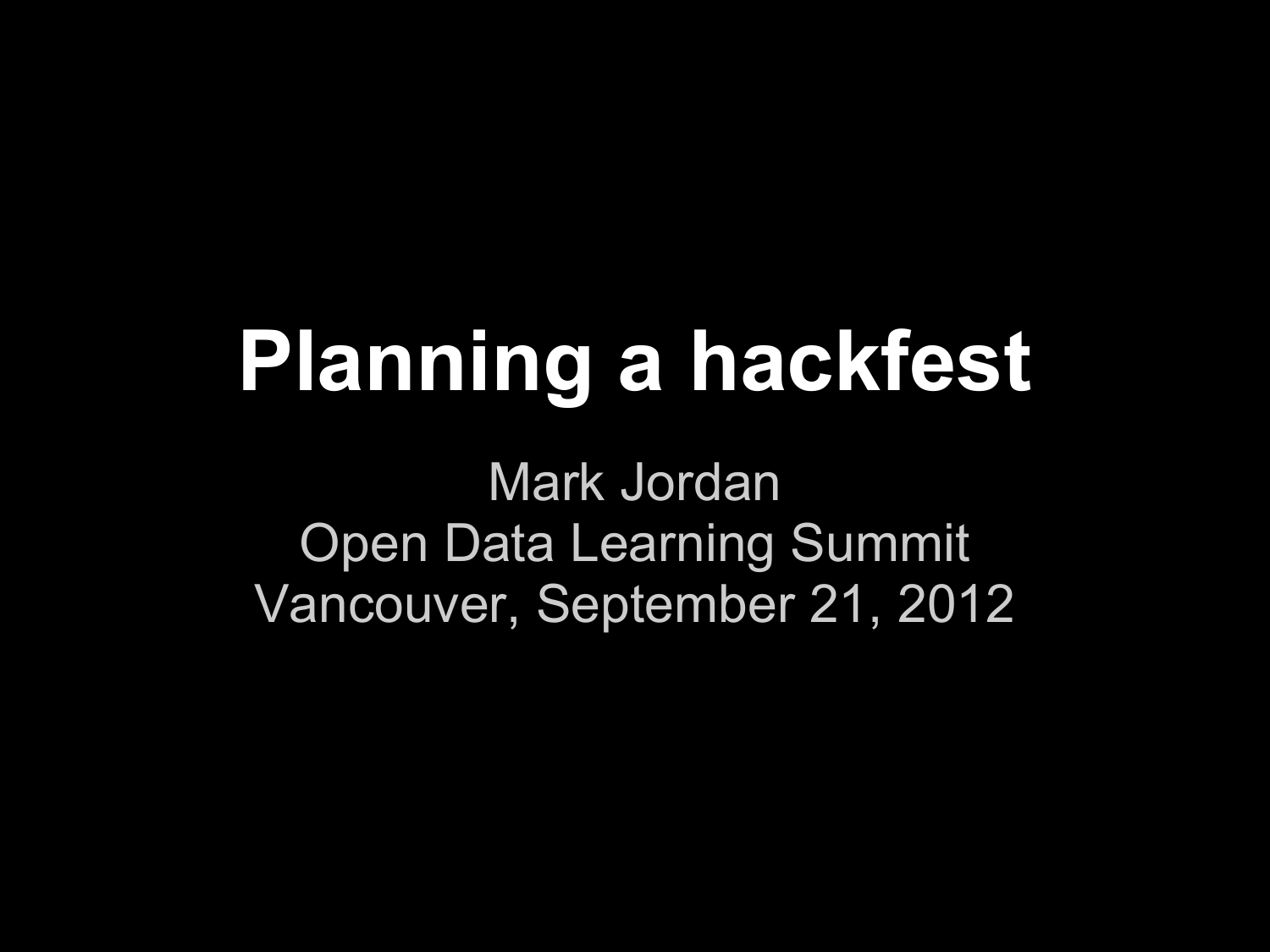### **What is a whatfest?**

A hackfest is an event where like-minded people collaborate on projects of common interest in an informal setting.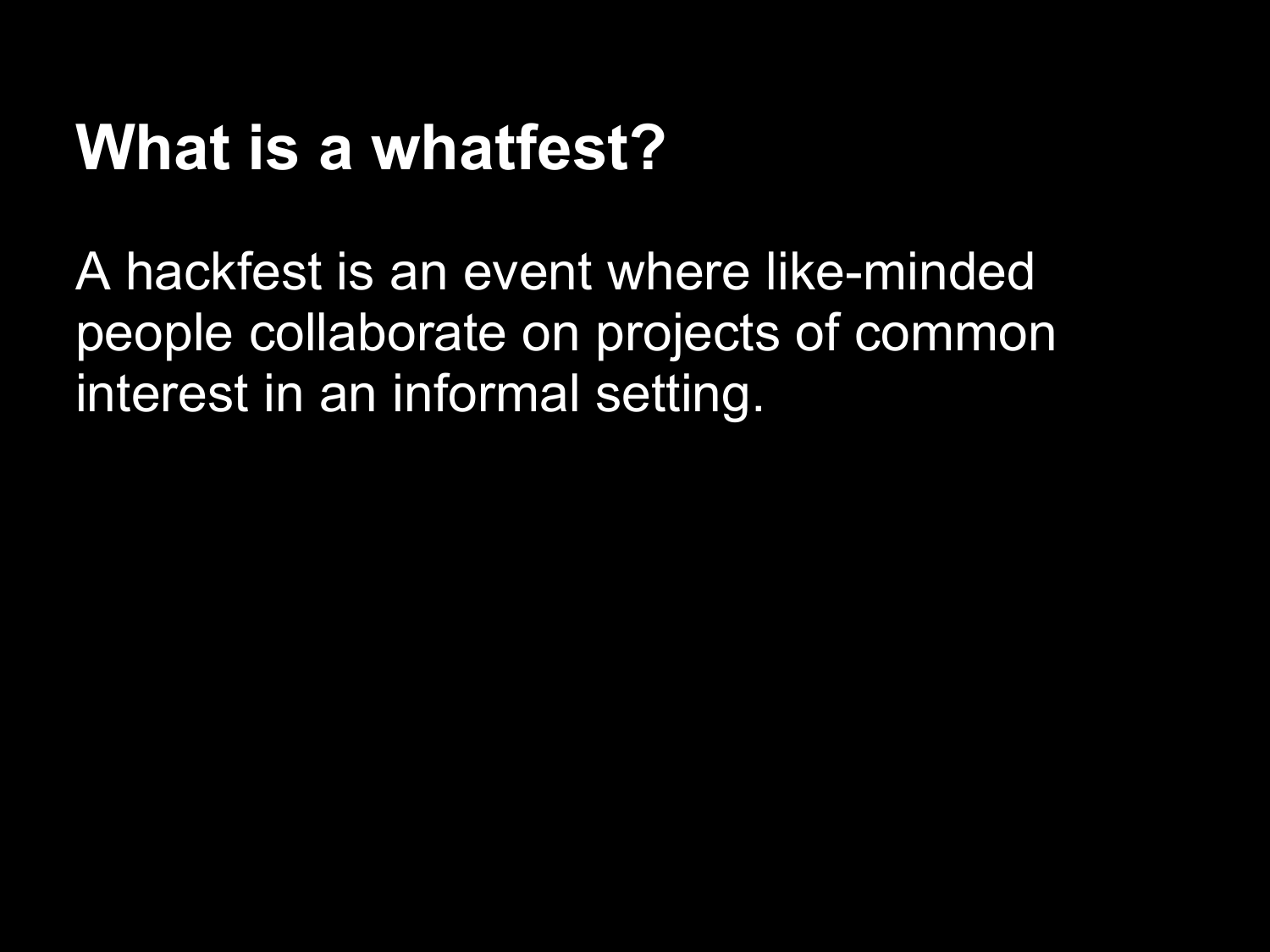### **Don't be misunderstood**

'Hack' has many meanings, so be careful and clear when you use it.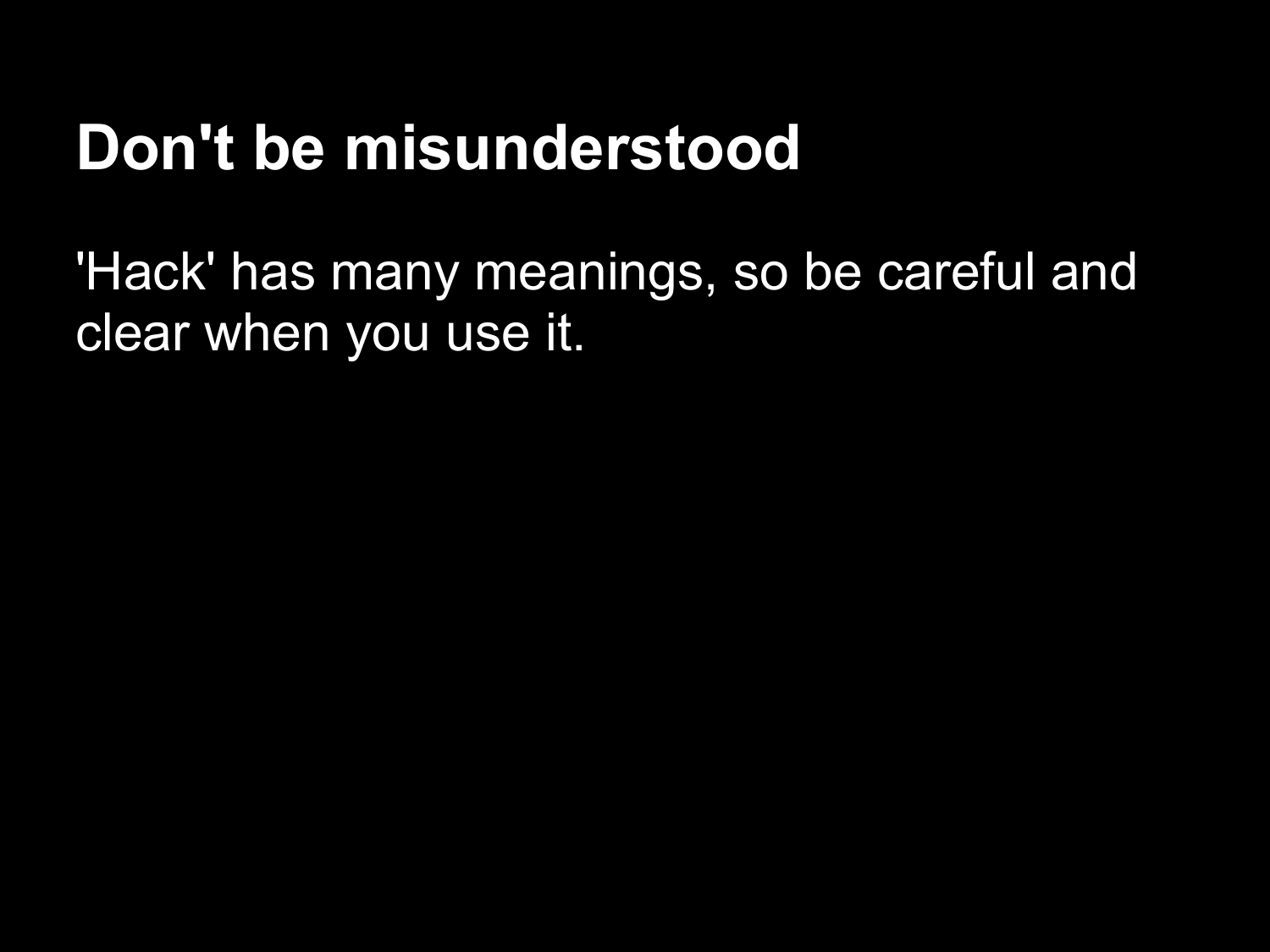### **General principles**

- Inclusive
- Output-oriented
- **Learning and sharing are important**
- Failing is valuable too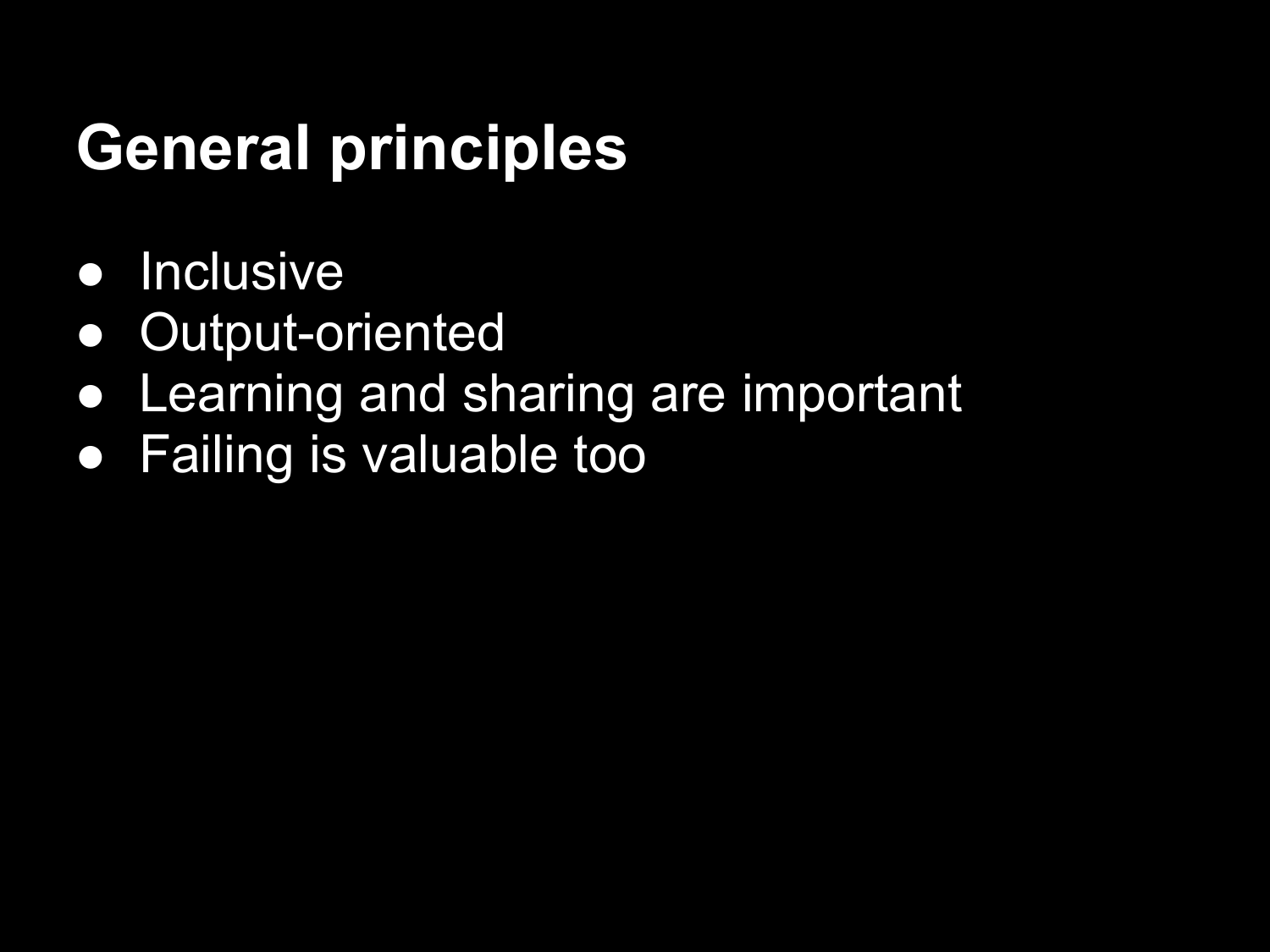### **Examples**

- Access Conference Hackfests
- Future Citations Hack Days
- Camps
	- BarCamp, BADCamp, THATCamp, CURATEcamp, etc.
- **Private hackfests**
- Wikipedia sez...
	- For a cause of purpose
	- For a demographic group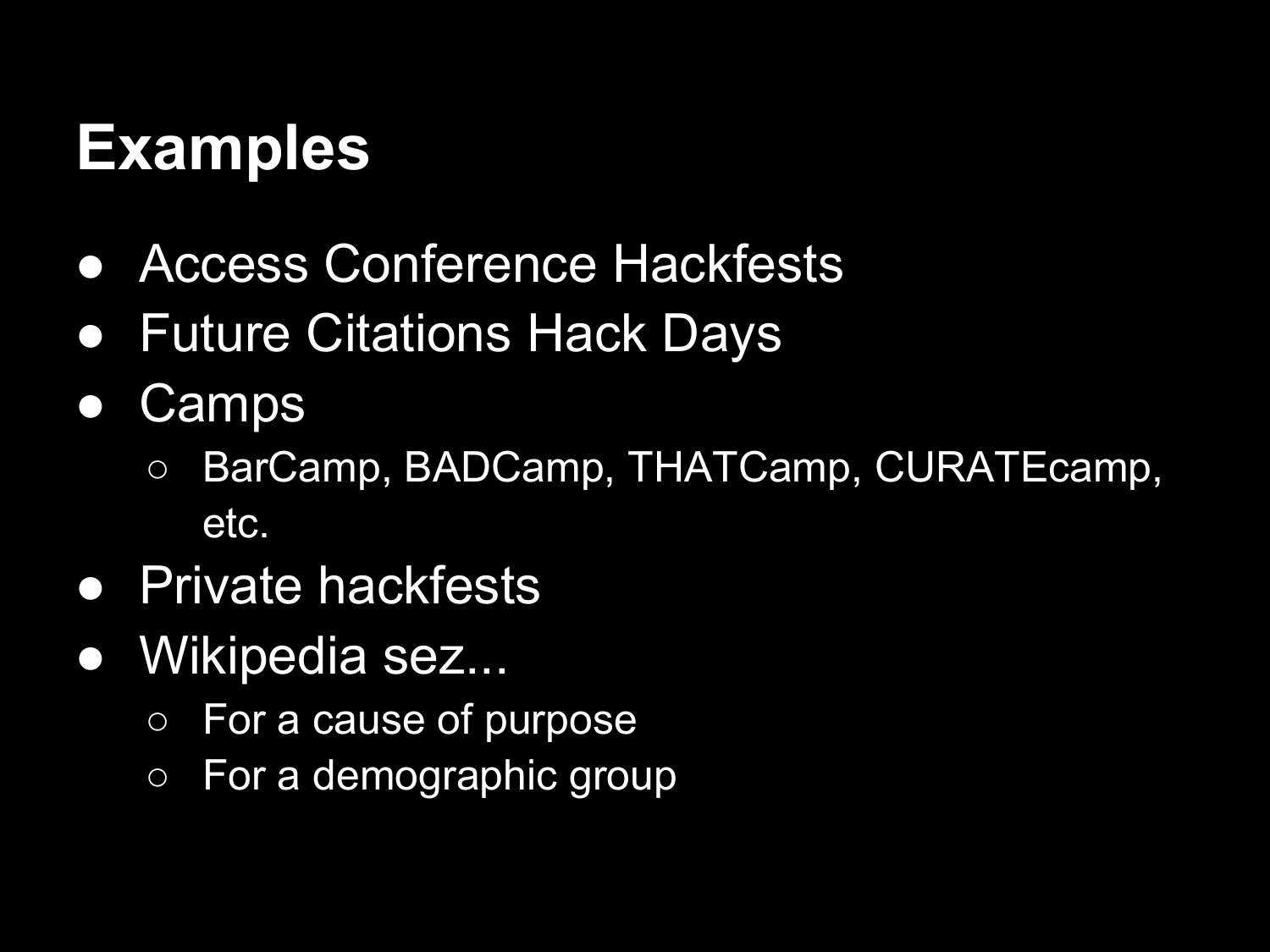### **Gathering ideas**

- Before event
	- Make them known
	- Keep them secret
- At event (Camp style)
- Specific task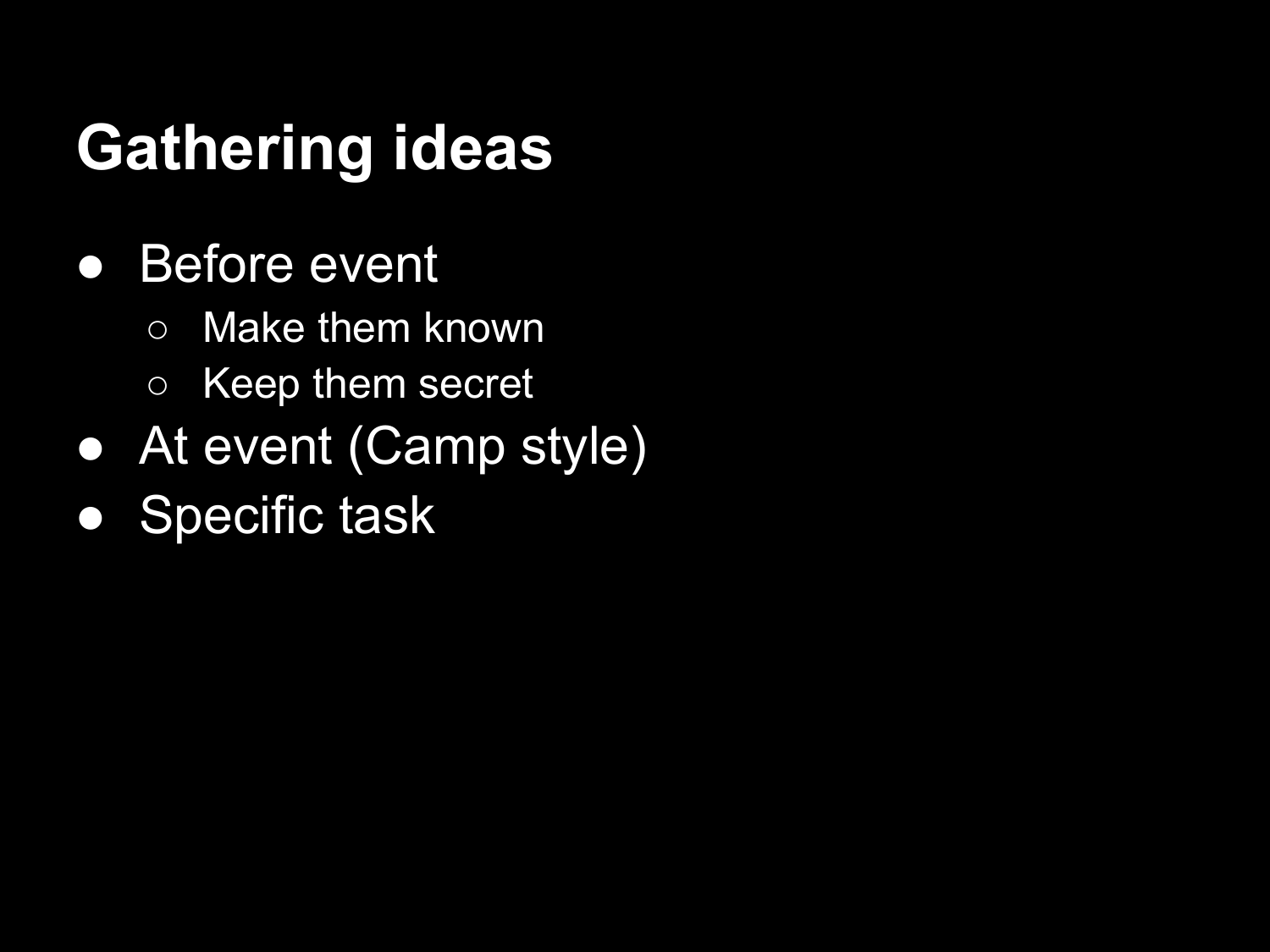#### Access 2012 Hackfest – Let's get started!

Now that the registrations have started to pour in (you have registered, right?), it seems like a good time to get the conversation going around the hackfest that will be happening as part of the preconference activities.

For those that are not familiar with the concept, the hackfest is essentially a day spent working collaboratively on brining a particular project to fruition. The day will start with the folks involved deciding what they want to work on. The rest of the day is spent working on moving the project forward, completing it if possible. (We'll have more details on the hackfest later.)

As you may remember, back during the call for proposals we asked folks to submit ideas for the hackfest. Here is a summarized list of some of the great ideas that people sent through:

- chatbot/twitterbot to handle simple reference questions
- integration of said chatbot/twitterbot into discovery layer
- simple web-site archiving tool
- platform for coordination of multi-core code4lib events [see also]
- read/write access between Evergreen and OpenLibrary
- Hacking Historypin
- Hacking Arduino
- Mashing up Archivematica and Islandora

As I mentioned before, the folks attending the hackfest will decide that day what they will be working on. But why wait to get the conversation going?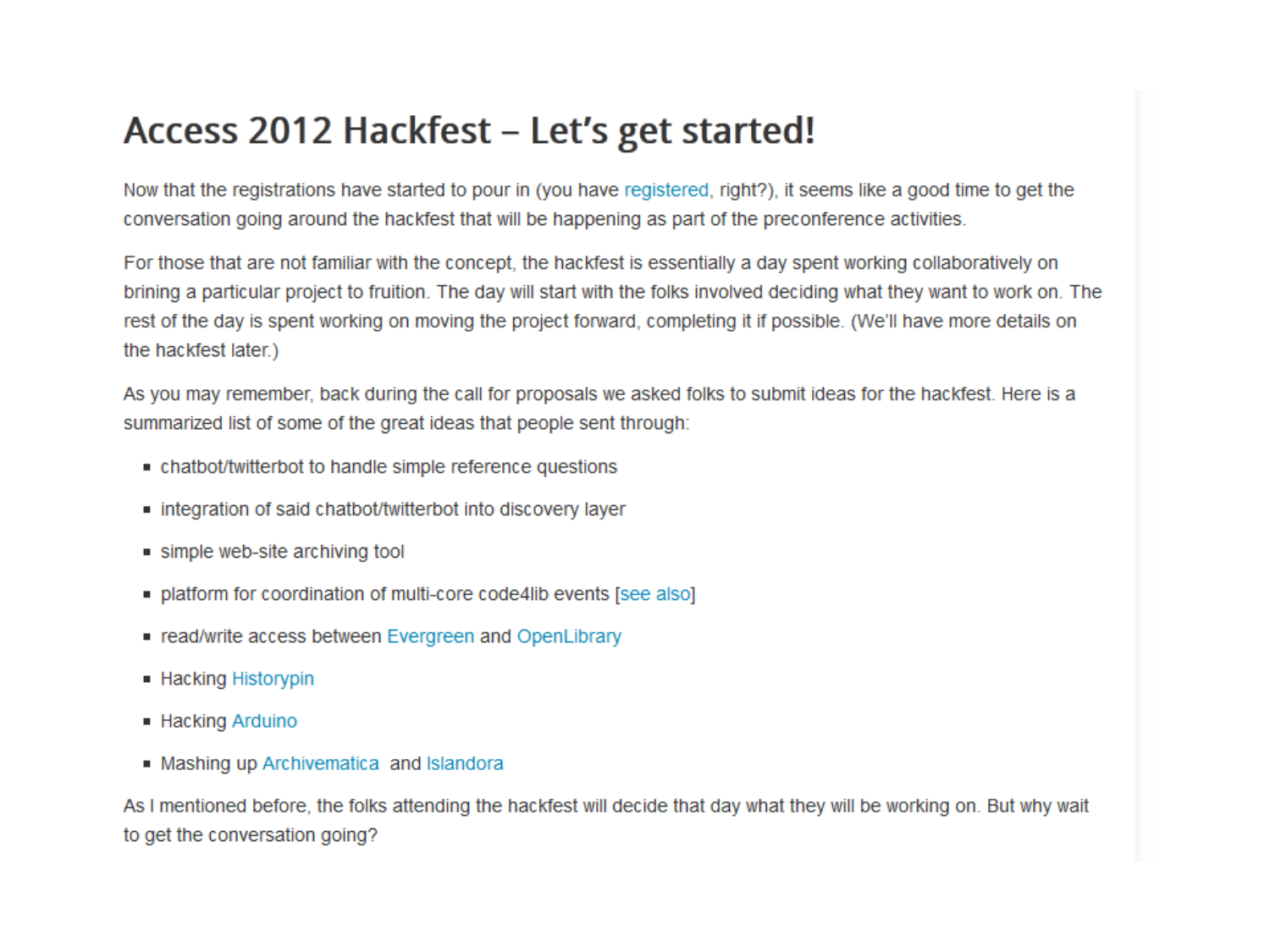### **Physical logistics**

- Flexible seating
- Whiteboards
- WiFi, electricity
- Windows, with an inspiring view, if possible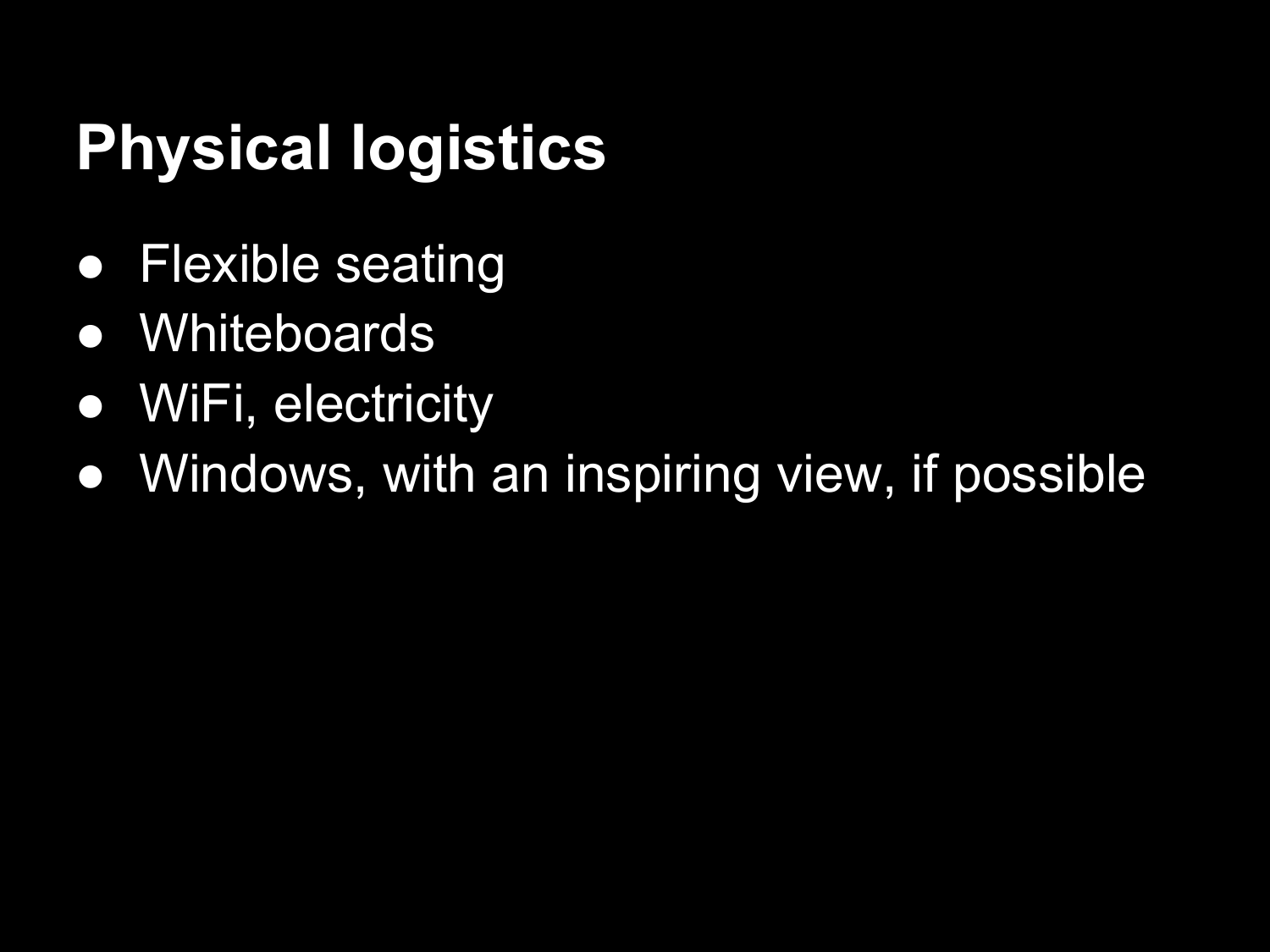

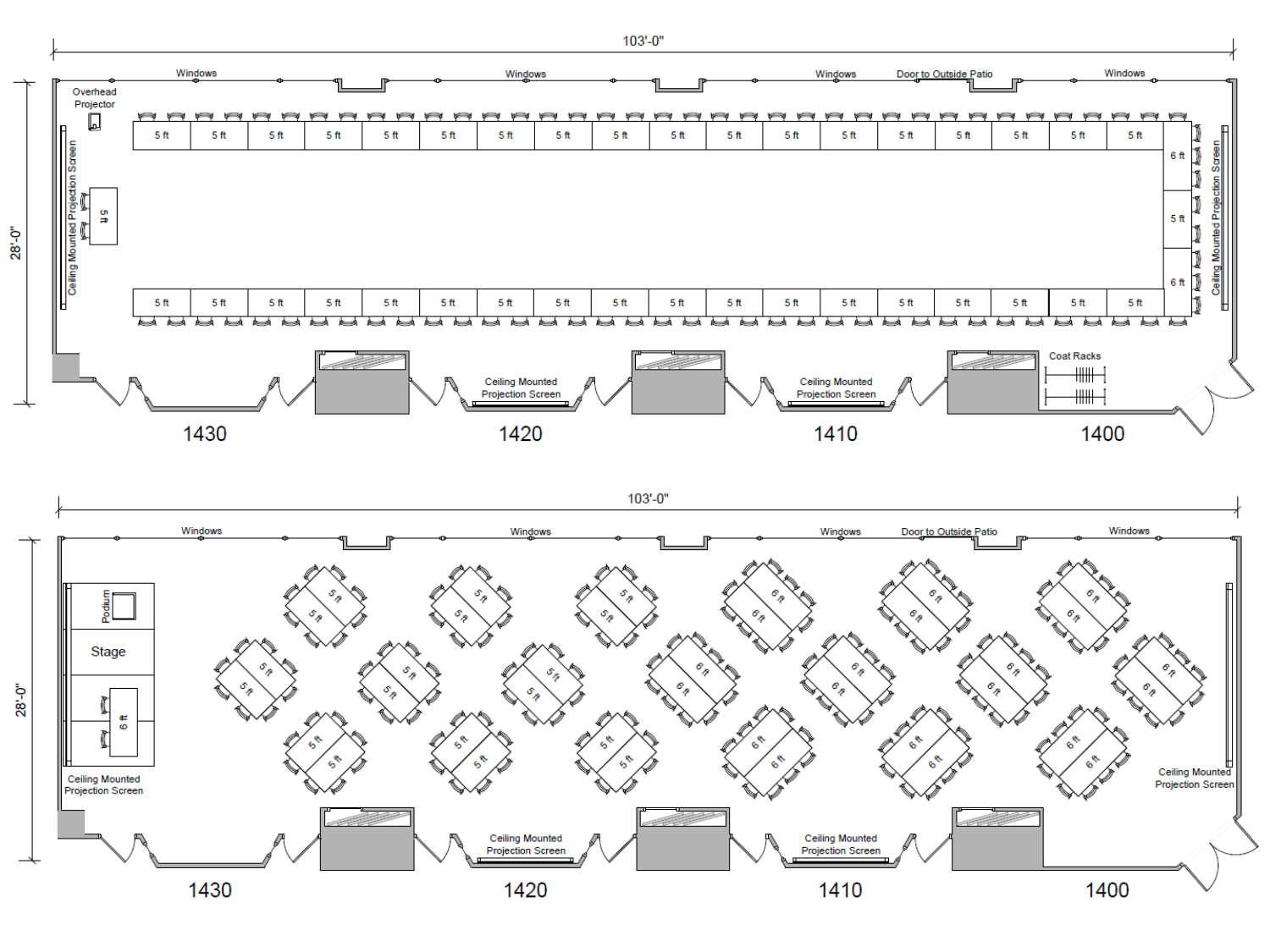## **Organizing people into groups**

- Don't do this, let them self-organize
	- o Sign up sheets / web sign up
	- Table tents
	- Whatever works
- Encourage group leaders, but don't mandate them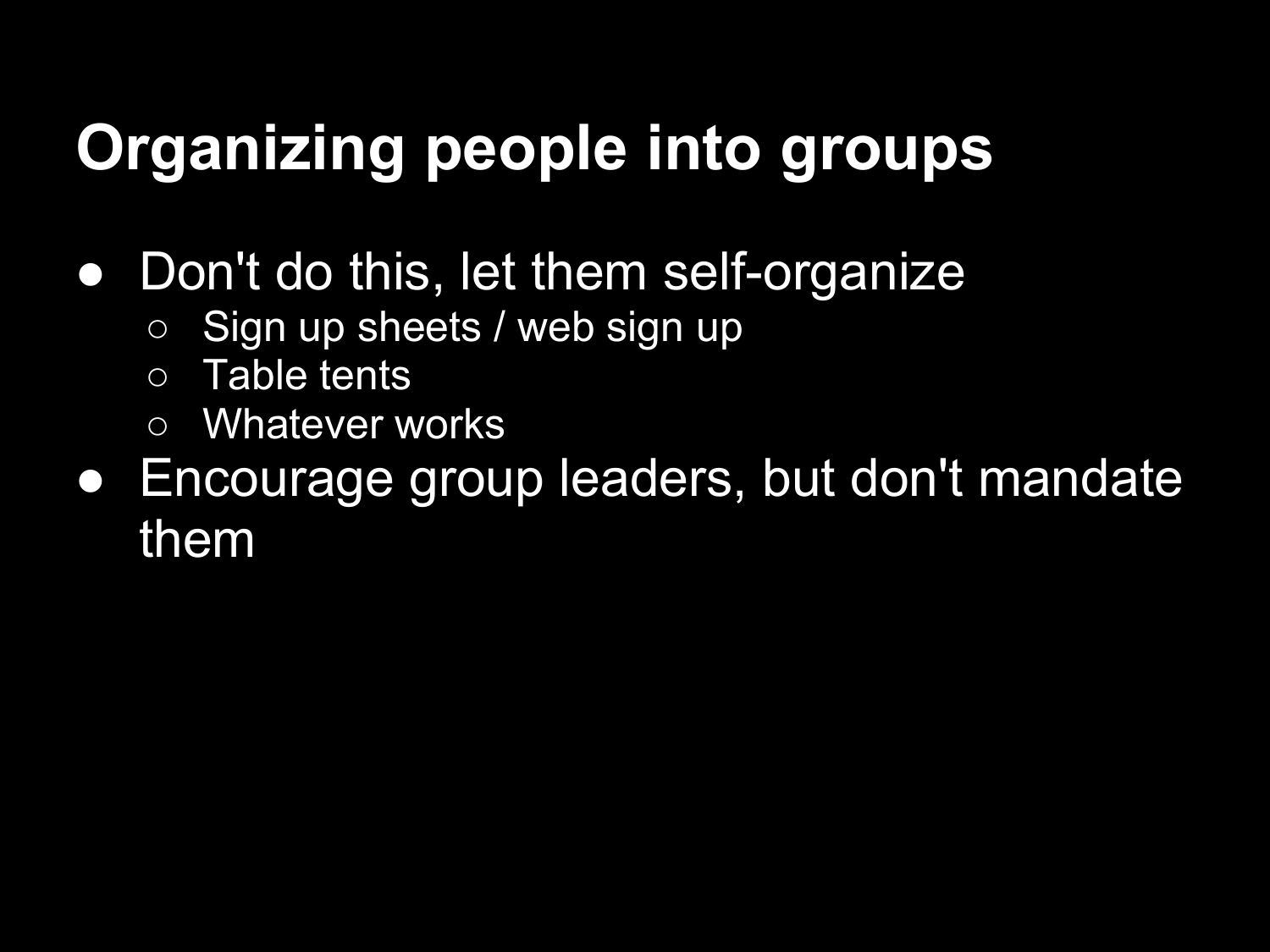#### CURATEcamp 2011 grid

#### Monday, August 15

| <b>Time</b> | Flex Lab (Meyer)                                                                           | 182 (Meyer)                                                                | Ida Green (Green)                                                                                                                      | <b>SSRC (Green)</b>                                                     | IC Classroom (Green)                                                |
|-------------|--------------------------------------------------------------------------------------------|----------------------------------------------------------------------------|----------------------------------------------------------------------------------------------------------------------------------------|-------------------------------------------------------------------------|---------------------------------------------------------------------|
| 1pm         | Design and User Experience<br>(William and Nate)                                           | Building capacity to treat disk images<br>as first-class objects (Cal Lee) | E-lab notebooks and OMERO for data curation:<br>tools used by/for researchers at the start of the<br>digital life cycle (Brian Westra) | <b>Born Digital Videos</b><br>(Estlund)                                 | How big is your bag?<br>Measures of object size (R.<br>Anderson)    |
| 2pm         | Why are we doing this again?<br>(Digpres strategies check-in) (Van<br>Garderen + more)     | Faculty outreach early in lifecycle (J.<br>Starr)                          | Best practices / carrots and sticks (Halliday)                                                                                         | Holistic approach to content<br>records and archives mgmt<br>(Don Post) | Metadata management<br>(Aislinn Solelo, Cristela<br>Garcia-Spitz)   |
| 3pm         | Curation service models<br>(needs/gaps, tools, collaboration)<br>$(O.$ Minor + E. O'Meara) | DataManagementPlan Tool for creating<br>data management plans (P. Willett) |                                                                                                                                        |                                                                         | Use of forensic software to<br>process born-dig archives.<br>(Chen) |
| 4pm         | $WRAP-UP$ (to 4:30)                                                                        | N/A                                                                        | N/A                                                                                                                                    | IN/A                                                                    | IN/A                                                                |

#### Tuesday, August 16

| Time            | Flex Lab (Meyer)                                                                                                                                    | 182 (Meyer)                                                                                                                     | <b>Ida Green</b><br>(Green) | <b>SSRC (Green)</b>                                                                              | IC Classroom (Green)                                |
|-----------------|-----------------------------------------------------------------------------------------------------------------------------------------------------|---------------------------------------------------------------------------------------------------------------------------------|-----------------------------|--------------------------------------------------------------------------------------------------|-----------------------------------------------------|
| 9am             | Common architecture for preserving/curating: 1) Faculty IR<br>content 2) Born dig. special collections 3) Locally-digitized<br>content (Jenn Riley) | "Keep it simple" - Solutions for the underfunded<br>(Jody)                                                                      | N/A                         | Preserving digital information (sketch<br>of the book, work on prototyped<br>software) (Gladney) |                                                     |
| 10am            | Rights and restrictions administration from accession to<br>access(Mumma)                                                                           | How to avoid reinventing the digital curation and<br>repo wheel: standards-based dev and procurement<br>of solutions (Don Post) | IN/A                        |                                                                                                  | JP2? (matp)                                         |
|                 | 11am Hydra & microservices: perfect together? (Giarlo)                                                                                              |                                                                                                                                 | N/A                         |                                                                                                  | Representing<br>filesystems in RDF<br>(anarchivist) |
| 1pm             | PROVENANCE (ANARCHIVIST) (Matienzo)                                                                                                                 | Transfer and SIP creation: Archivematica regs,<br>tools, design analysis (Van Garderen)                                         |                             |                                                                                                  | Hydra followup (Giarlo)                             |
| 2pm             | Scientific data curation: communities, roles, conversations<br>(Yarmey)                                                                             | Version control of "digital objects:" options<br>discussion (Giarlo)                                                            |                             | N/A                                                                                              |                                                     |
| 3 <sub>pm</sub> | WRAP-UP (to 4:30)                                                                                                                                   | N/A                                                                                                                             | N/A                         | N/A                                                                                              | N/A                                                 |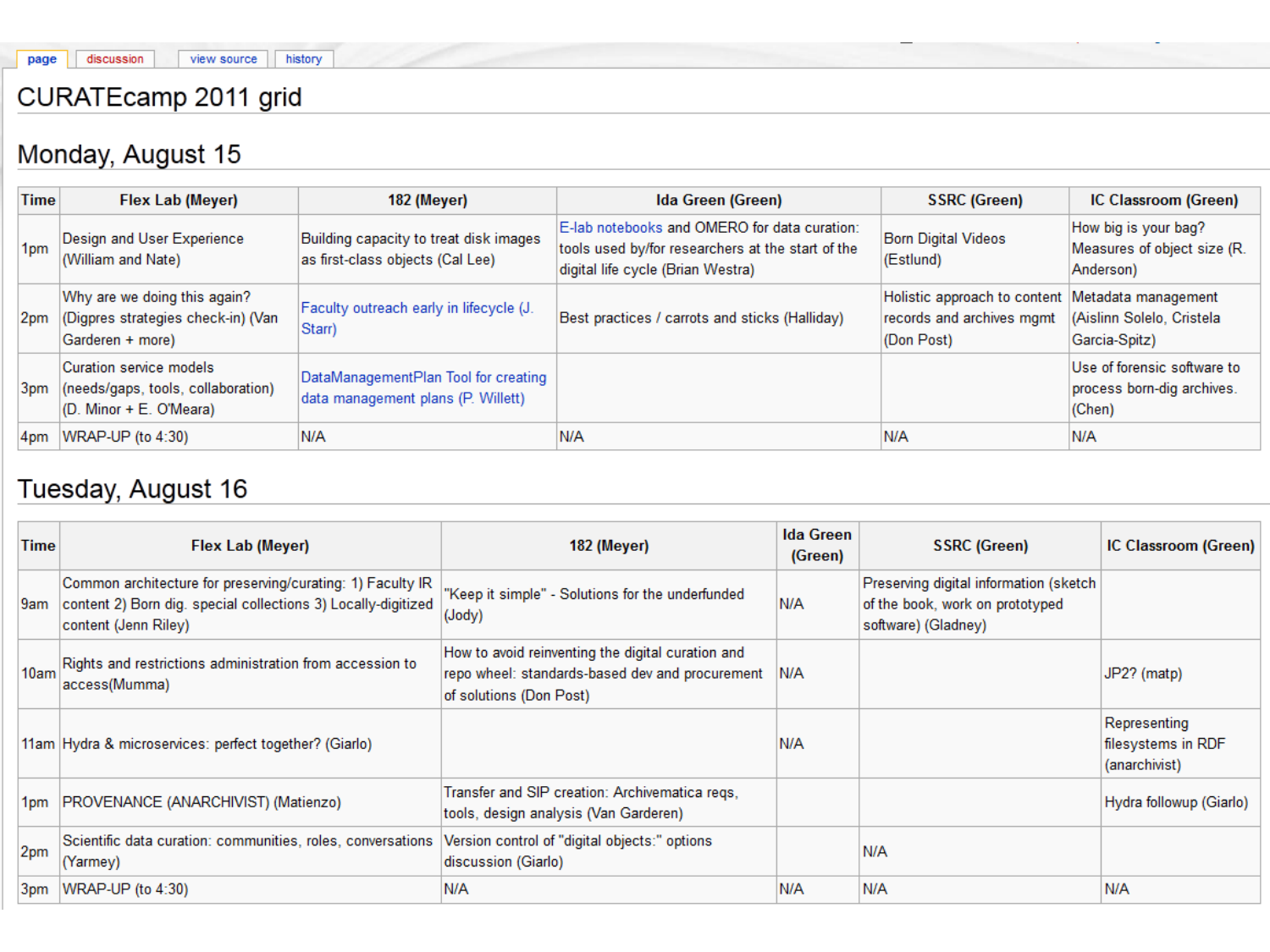**magic happens**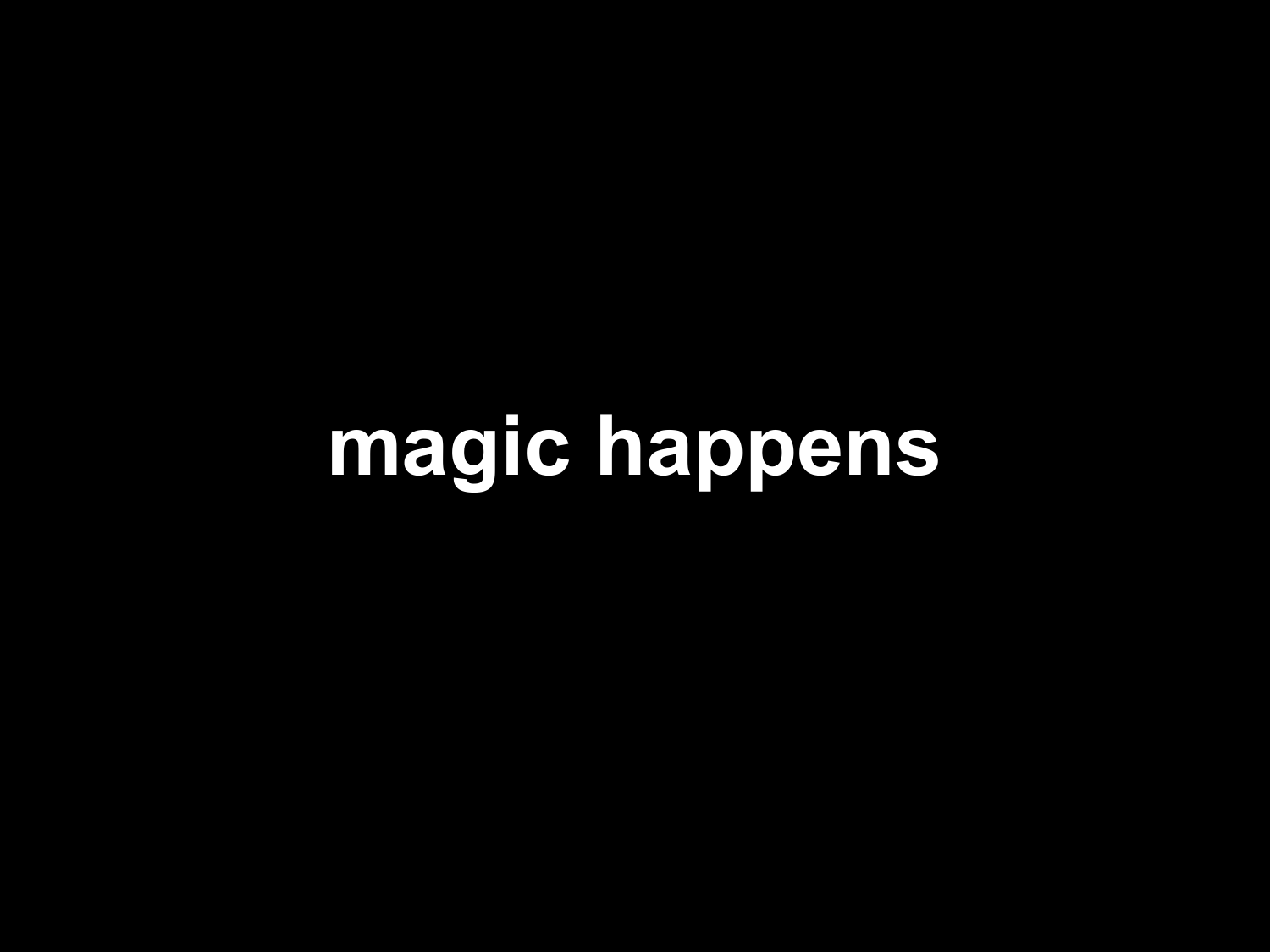#### **After the event**

- People finish the work... to the extent they want to or are able
- Report accomplishments, failures, roadmaps